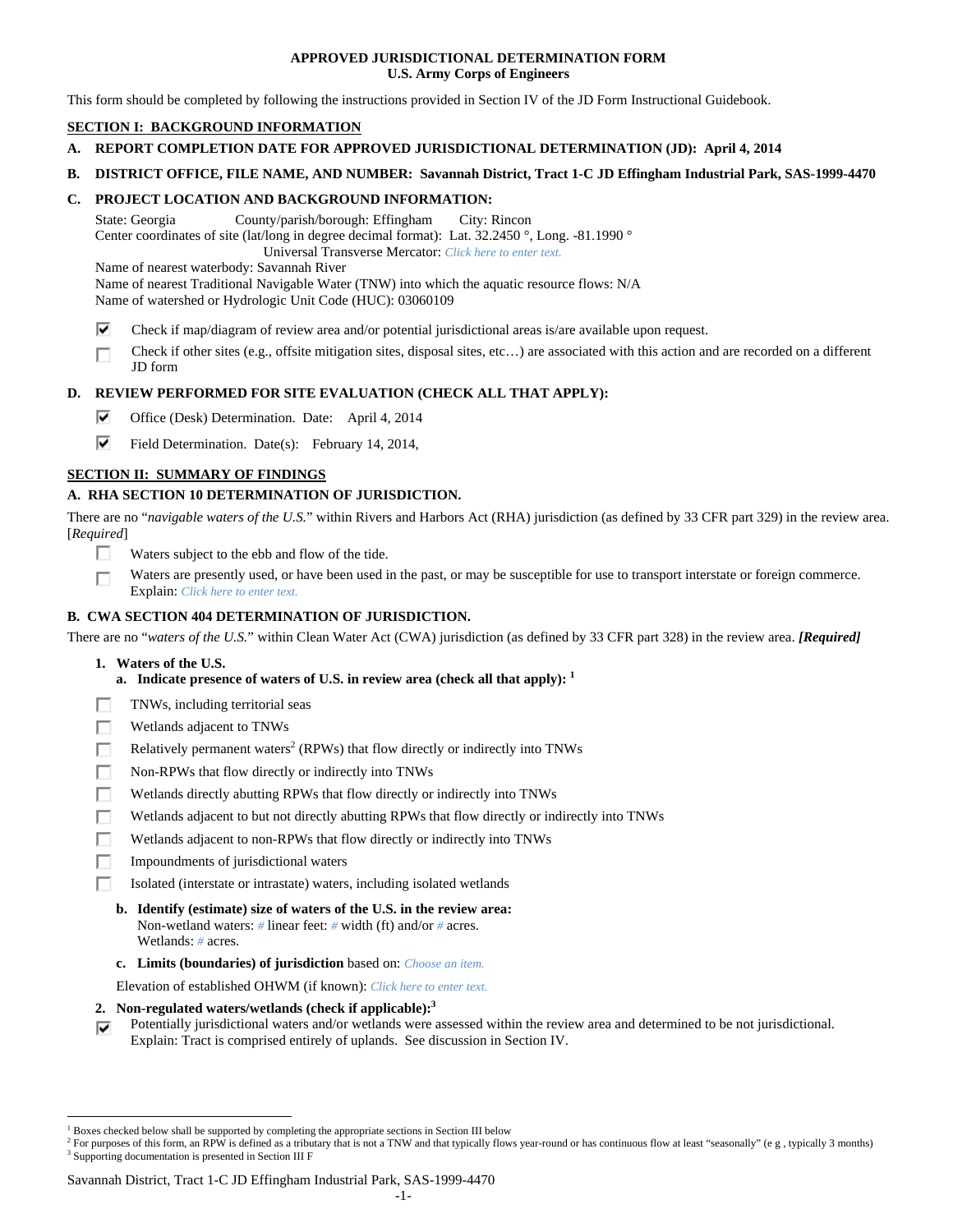### **SECTION III: CWA ANALYSIS**

## **A. TNWs AND WETLANDS ADJACENT TO TNWs**

 **III.D.1.; otherwise, see Section III.B below**. **The agencies will assert jurisdiction over TNWs and wetlands adjacent to TNWs. If the aquatic resource is a TNW, complete Section III.A.1 and Section III.D.1. only; if the aquatic resource is a wetland adjacent to a TNW, complete Sections III.A.1 and 2 and Section** 

- **1. TNW**  Identify TNW: *Click here to enter text.*  Summarize rationale supporting determination: *Click here to enter text.*
- **2. Wetland adjacent to TNW** 
	- Summarize rationale supporting conclusion that wetland is "adjacent": *Click here to enter text.*

### **B. CHARACTERISTICS OF TRIBUTARY (THAT IS NOT A TNW) AND ITS ADJACENT WETLANDS (IF ANY):**

**This section summarizes information regarding characteristics of the tributary and its adjacent wetlands, if any, and it helps determine whether or not the standards for jurisdiction established under Rapanos have been met.** 

skip to Section III.D.2. If the aquatic resource is a wetland directly abutting a tributary with perennial flow, skip to Section III.D.4. **The agencies will assert jurisdiction over non-navigable tributaries of TNWs where the tributaries are "relatively permanent waters" (RPWs), i.e. tributaries that typically flow year-round or have continuous flow at least seasonally (e.g., typically 3 months). A wetland that directly abuts an RPW is also jurisdictional. If the aquatic resource is not a TNW, but has year-round (perennial) flow,** 

A wetland that is adjacent to but that does not directly abut an RPW requires a significant nexus evaluation. Corps districts and **EPA regions will include in the record any available information that documents the existence of a significant nexus between a relatively permanent tributary that is not perennial (and its adjacent wetlands if any) and a traditional navigable water, even though a significant nexus finding is not required as a matter of law.** 

**If the waterbody<sup>4</sup> is not an RPW, or a wetland directly abutting an RPW, a JD will require additional data to determine if the waterbody has a significant nexus with a TNW. If the tributary has adjacent wetlands, the significant nexus evaluation must consider the tributary in combination with all of its adjacent wetlands. This significant nexus evaluation that combines, for analytical purposes, the tributary and all of its adjacent wetlands is used whether the review area identified in the JD request is the tributary, or its adjacent wetlands, or both. If the JD covers a tributary with adjacent wetlands, complete Section III.B.1 for the tributary, Section III.B.2 for any onsite wetlands, and Section III.B.3 for all wetlands adjacent to that tributary, both onsite and offsite. The** 

 **determination whether a significant nexus exists is determined in Section III.C below. 1. Characteristics of non-TNWs that flow directly or indirectly into TNW** 

**(i) General Area Conditions:**

 Drainage area: *# Choose an item.* Watershed size: *# Choose an item.*

> Average annual rainfall: *#* inches Average annual snowfall: *#* inches

### **(ii) Physical Characteristics:**

- (a) Relationship with TNW:
	- $\Box$  Tributary flows directly into TNW.

п. Tributary flows through *Choose an item.* tributaries before entering TNW.

 Project waters are *Choose an item.* aerial (straight) miles from TNW. Project waters are *Choose an item.* aerial (straight) miles from RPW. Project waters are *Choose an item.* river miles from TNW. Project waters are *Choose an item.* river miles from RPW. Project waters cross or serve as state boundaries. Explain: *Click here to enter text.*

Identify flow route to TNW<sup>5</sup>: *Click here to enter text.* Tributary stream order, if known: *Click here to enter text.*

(b) General Tributary Characteristics (check all that apply):

**Tributary** is:  $\Box$  Natural

> П. Artificial (man-made). Explain: *Click here to enter text.*

Manipulated (man-altered). Explain: *Click here to enter text.* 

 $\overline{a}$ 

 Flow route can be described by identifying, e g , tributary a, which flows through the review area, to flow into tributary b, which then flows into TNW <sup>4</sup> Note that the Instructional Guidebook contains additional information regarding swales, ditches, washes, and erosional features generally and in the arid West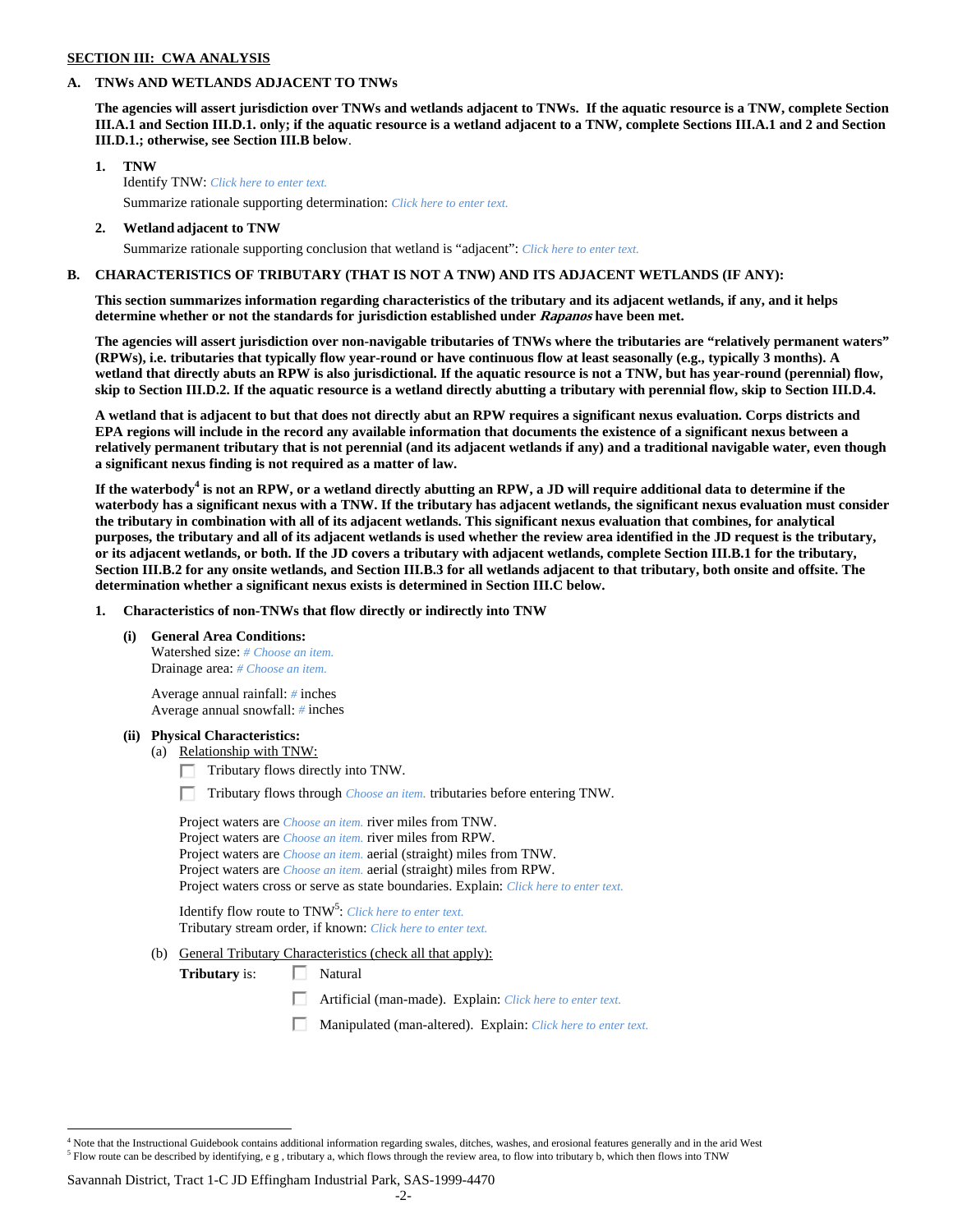| Tributary properties with respect to top of bank (estimate):<br>Average width: $#$ feet<br>Average depth: # feet<br>Average side slopes: Choose an item.                                                                                                                                                                                                                                                                                                                                                                                                                                                                                                                                                                                                                                                                                                                                                                                                                                                                                          |
|---------------------------------------------------------------------------------------------------------------------------------------------------------------------------------------------------------------------------------------------------------------------------------------------------------------------------------------------------------------------------------------------------------------------------------------------------------------------------------------------------------------------------------------------------------------------------------------------------------------------------------------------------------------------------------------------------------------------------------------------------------------------------------------------------------------------------------------------------------------------------------------------------------------------------------------------------------------------------------------------------------------------------------------------------|
| Primary tributary substrate composition (check all that apply):                                                                                                                                                                                                                                                                                                                                                                                                                                                                                                                                                                                                                                                                                                                                                                                                                                                                                                                                                                                   |
| Silts<br>Sands<br>Concrete                                                                                                                                                                                                                                                                                                                                                                                                                                                                                                                                                                                                                                                                                                                                                                                                                                                                                                                                                                                                                        |
| Cobbles<br>Muck<br>Gravel                                                                                                                                                                                                                                                                                                                                                                                                                                                                                                                                                                                                                                                                                                                                                                                                                                                                                                                                                                                                                         |
| п<br>Bedrock<br>Vegetation. Type/% cover: Click here to enter text.                                                                                                                                                                                                                                                                                                                                                                                                                                                                                                                                                                                                                                                                                                                                                                                                                                                                                                                                                                               |
| Other. Explain: Click here to enter text.                                                                                                                                                                                                                                                                                                                                                                                                                                                                                                                                                                                                                                                                                                                                                                                                                                                                                                                                                                                                         |
| Tributary condition/stability [e.g., highly eroding, sloughing banks]. Explain: Click here to enter text.<br>Presence of run/riffle/pool complexes. Explain: Click here to enter text.<br>Tributary geometry: Choose an item.<br>Tributary gradient (approximate average slope): #%                                                                                                                                                                                                                                                                                                                                                                                                                                                                                                                                                                                                                                                                                                                                                               |
| $(c)$ Flow:<br>Tributary provides for: Choose an item.<br>Estimate average number of flow events in review area/year: Choose an item.<br>Describe flow regime: Click here to enter text.<br>Other information on duration and volume: Click here to enter text.                                                                                                                                                                                                                                                                                                                                                                                                                                                                                                                                                                                                                                                                                                                                                                                   |
| <b>Surface flow is:</b> Choose an item. <b>Characteristics:</b> Click here to enter text.                                                                                                                                                                                                                                                                                                                                                                                                                                                                                                                                                                                                                                                                                                                                                                                                                                                                                                                                                         |
| Subsurface flow: Choose an item. Explain findings: Click here to enter text.<br>$\Box$ Dye (or other) test performed: <i>Click here to enter text</i> .                                                                                                                                                                                                                                                                                                                                                                                                                                                                                                                                                                                                                                                                                                                                                                                                                                                                                           |
| Tributary has (check all that apply):<br>$\Box$ Bed and banks<br>$\Box$ OHWM <sup>6</sup> (check all indicators that apply):<br>$\Box$ clear, natural line impressed on the bank $\Box$<br>the presence of litter and debris<br>changes in the character of soil<br>destruction of terrestrial vegetation<br>shelving<br>the presence of wrack line<br>ш<br>vegetation matted down, bent, or absent $\Box$<br>sediment sorting<br>leaf litter disturbed or washed away<br>scour<br>LТ<br>sediment deposition<br>multiple observed or predicted flow events<br>water staining<br>abrupt change in plant community Click here to enter text.<br>other (list): Click here to enter text.<br>Discontinuous OHWM. <sup>7</sup> Explain: Click here to enter text.<br>If factors other than the OHWM were used to determine lateral extent of CWA jurisdiction (check all that apply):<br>$\Box$ Mean High Water Mark indicated by:<br>$\Box$ High Tide Line indicated by:<br>$\Box$ oil or scum line along shore objects<br>survey to available datum; |
| fine shell or debris deposits (foreshore)<br>physical markings;<br>П<br>physical markings/characteristics<br>vegetation lines/changes in vegetation types.<br>ш<br>tidal gauges<br>other (list): Click here to enter text.                                                                                                                                                                                                                                                                                                                                                                                                                                                                                                                                                                                                                                                                                                                                                                                                                        |
| (iii) Chemical Characteristics:<br>Characterize tributary (e.g., water color is clear, discolored, oily film; water quality; general watershed characteristics, etc.).                                                                                                                                                                                                                                                                                                                                                                                                                                                                                                                                                                                                                                                                                                                                                                                                                                                                            |

Explain: *Click here to enter text.* 

Identify specific pollutants, if known: *Click here to enter text.* 

<sup>&</sup>lt;sup>6</sup> A natural or man-made discontinuity in the OHWM does not necessarily sever jurisdiction (e.g., where the stream temporarily flows underground, or where the OHWM has been removed by development or agricultural practices). Where there is a break in the OHWM that is unrelated to the waterbody's flow regime (e.g., flow over a rock outcrop or through a culvert), the agencies will look for indicators of flow above and below the break. <sup>7</sup>Ibid.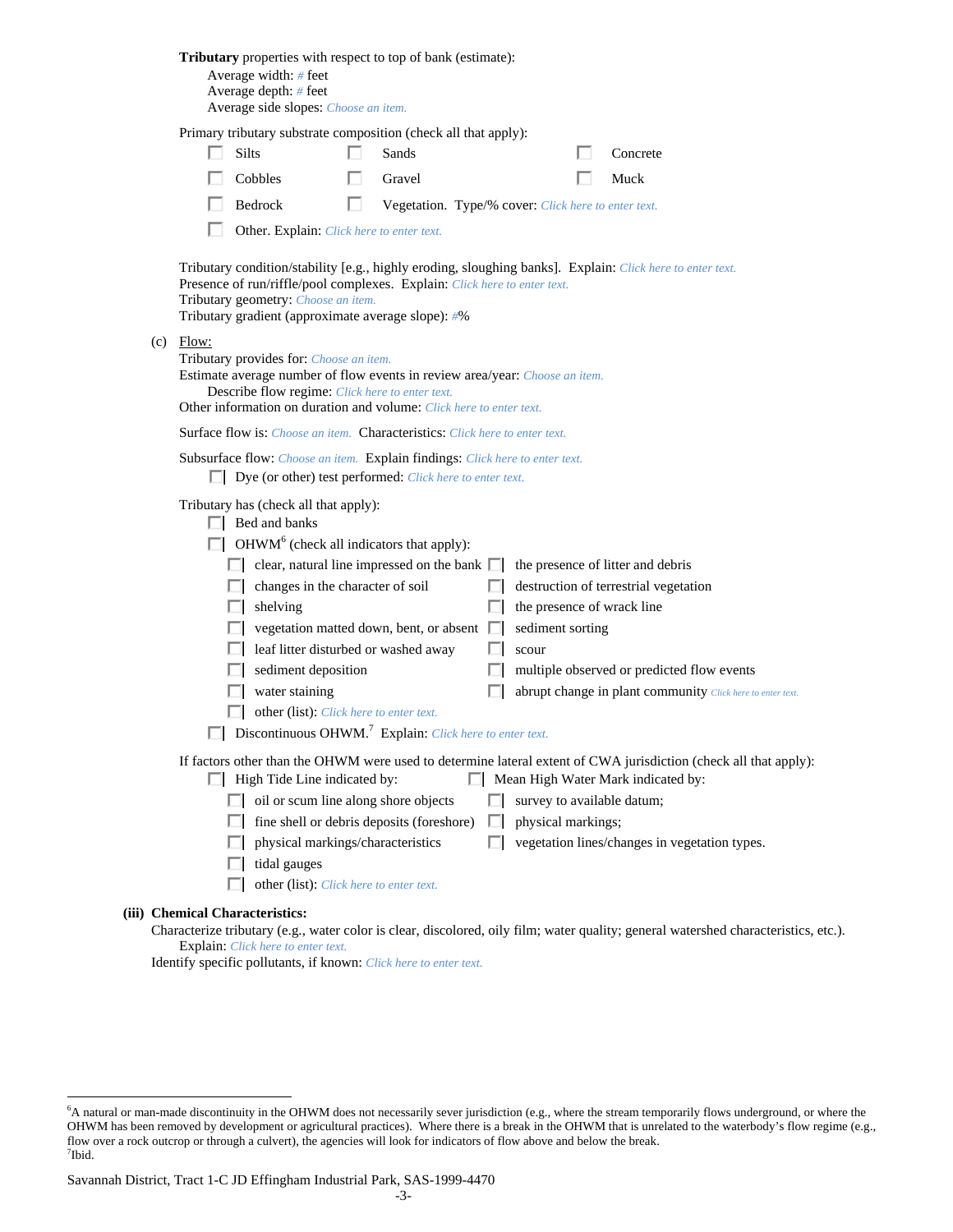## **(iv) Biological Characteristics. Channel supports (check all that apply):**

- Riparian corridor. Characteristics (type, average width): *Click here to enter text.*
- Wetland fringe. Characteristics: *Click here to enter text.*
- $\Box$  Habitat for:
	- Federally Listed species. Explain findings: *Click here to enter text*.
	- Fish/spawn areas. Explain findings: *Click here to enter text*.
	- п. Other environmentally-sensitive species. Explain findings: *Click here to enter text.*
	- п. Aquatic/wildlife diversity. Explain findings: *Click here to enter text.*

#### **2. Characteristics of wetlands adjacent to non-TNW that flow directly or indirectly into TNW**

### **(i) Physical Characteristics:**

- (a) General Wetland Characteristics:
	- Properties:

 Wetland size: *#* acres Wetland type. Explain: *Click here to enter text.*

Wetland quality. Explain: *Click here to enter text.*

Project wetlands cross or serve as state boundaries. Explain: *Click here to enter text.* 

(b) General Flow Relationship with Non-TNW: Flow is: *Choose an item.* Explain: *Click here to enter text.*

 Surface flow is: *Choose an item.* Characteristics: *Click here to enter text.*

Subsurface flow: *Choose an item.* Explain findings: *Click here to enter text.*

Dye (or other) test performed: *Click here to enter text.* 

### (c) Wetland Adjacency Determination with Non-TNW:

- $\Box$  Directly abutting
- Not directly abutting
	- Discrete wetland hydrologic connection. Explain: *Click here to enter text*.
	- Ecological connection. Explain: *Click here to enter text.*  П.
	- П. Separated by berm/barrier. Explain: *Click here to enter text.*
- (d) Proximity (Relationship) to TNW

 Project waters are *Choose an item.* aerial (straight) miles from TNW. Project wetlands are *Choose an item.* river miles from TNW. Flow is from: *Choose an item.* Estimate approximate location of wetland as within the *Choose an item.* floodplain.

#### **(ii) Chemical Characteristics:**

Characterize wetland system (e.g., water color is clear, brown, oil film on surface; water quality; general watershed characteristics; etc.). Explain: *Click here to enter text.* 

Identify specific pollutants, if known: *Click here to enter text.*

### **(iii) Biological Characteristics. Wetland supports (check all that apply):**

- Riparian buffer. Characteristics (type, average width): *Click here to enter text.*
- Vegetation type/percent cover. Explain: *Click here to enter text.*
- $\Box$  Habitat for:
	- Federally Listed species. Explain findings: *Click here to enter text*.
	- Fish/spawn areas. Explain findings: *Click here to enter text*.
	- Other environmentally-sensitive species. Explain findings: *Click here to enter text.*
	- Aquatic/wildlife diversity. Explain findings: *Click here to enter text.*

#### **3. Characteristics of all wetlands adjacent to the tributary (if any)**

All wetland(s) being considered in the cumulative analysis: *Choose an item.* Approximately (*#*) acres in total are being considered in the cumulative analysis.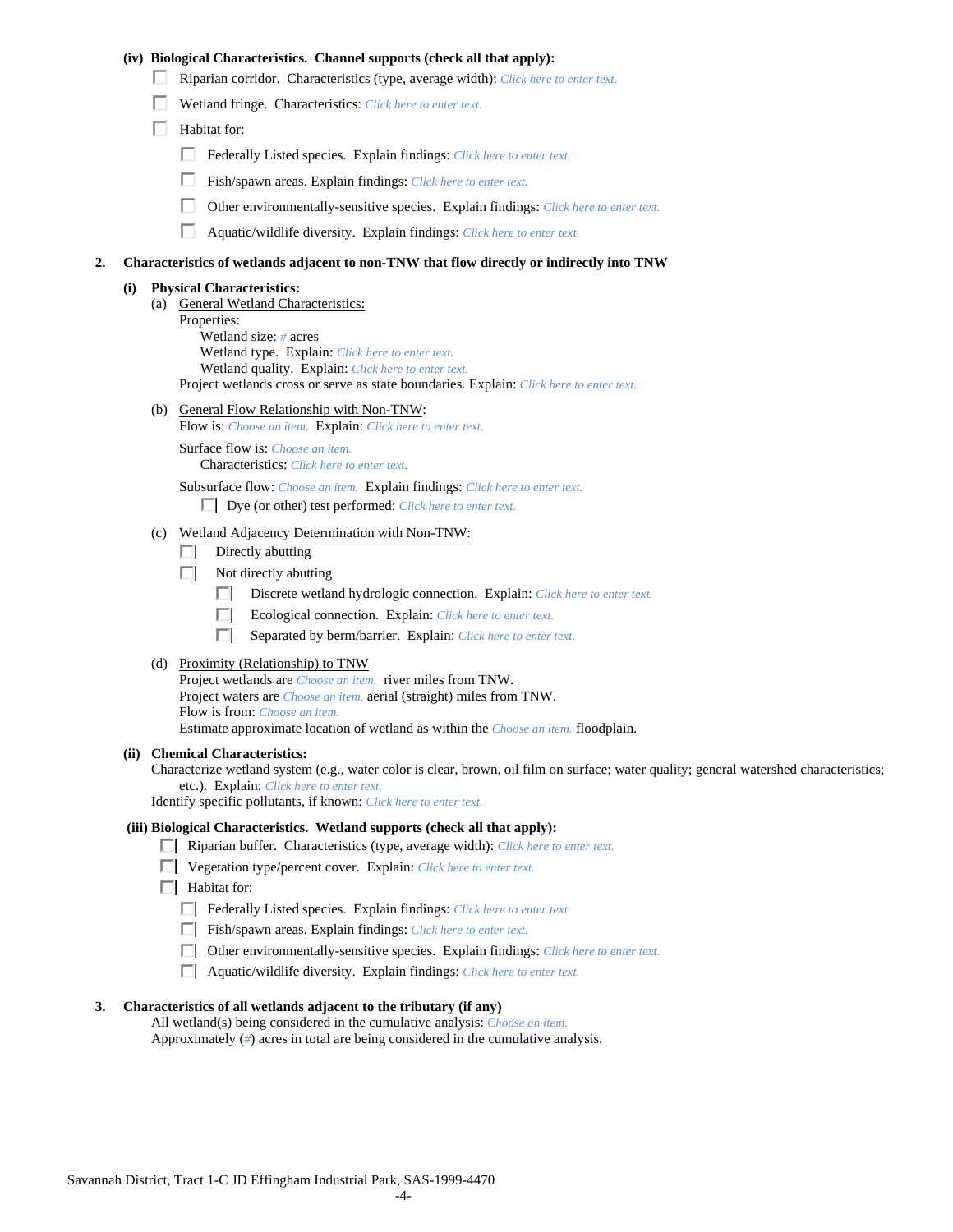For each wetland, specify the following:

| Directly abuts? $(Y/N)$ | Size (in acres) | Directly abuts? $(Y/N)$ | Size (in acres) |
|-------------------------|-----------------|-------------------------|-----------------|
|                         |                 |                         |                 |
| Y/N                     |                 | Y/N                     |                 |
| Y/N                     |                 | Y/N                     |                 |
| Y/N                     |                 | Y/N                     |                 |

Summarize overall biological, chemical and physical functions being performed: *Click here to enter text.* 

## **C. SIGNIFICANT NEXUS DETERMINATION**

 **when evaluating significant nexus include, but are not limited to the volume, duration, and frequency of the flow of water in the**  is not solely determinative of significant nexus. **A significant nexus analysis will assess the flow characteristics and functions of the tributary itself and the functions performed by any wetlands adjacent to the tributary to determine if they significantly affect the chemical, physical, and biological integrity of a TNW. For each of the following situations, a significant nexus exists if the tributary, in combination with all of its adjacent wetlands, has more than a speculative or insubstantial effect on the chemical, physical and/or biological integrity of a TNW. Considerations tributary and its proximity to a TNW, and the functions performed by the tributary and all its adjacent wetlands. It is not appropriate to determine significant nexus based solely on any specific threshold of distance (e.g. between a tributary and its adjacent wetland or between a tributary and the TNW). Similarly, the fact an adjacent wetland lies within or outside of a floodplain** 

### Draw connections between the features documented and the effects on the TNW, as identified in the *Rapanos* Guidance and **discussed in the Instructional Guidebook. Factors to consider include, for example:**

- to reduce the amount of pollutants or flood waters reaching a TNW? Does the tributary, in combination with its adjacent wetlands (if any), have the capacity to carry pollutants or flood waters to TNWs, or
- species, such as feeding, nesting, spawning, or rearing young for species that are present in the TNW? Does the tributary, in combination with its adjacent wetlands (if any), provide habitat and lifecycle support functions for fish and other
- support downstream foodwebs? Does the tributary, in combination with its adjacent wetlands (if any), have the capacity to transfer nutrients and organic carbon that
- integrity of the TNW? Does the tributary, in combination with its adjacent wetlands (if any), have other relationships to the physical, chemical, or biological

### *Note: the above list of considerations is not inclusive and other functions observed or known to occur should be documented below:*

- **1. Significant nexus findings for non-RPW that has no adjacent wetlands and flows directly or indirectly into TNWs.** Explain findings of presence or absence of significant nexus below, based on the tributary itself, then go to Section III.D: *Click here to enter text.*
- **2. Significant nexus findings for non-RPW and its adjacent wetlands, where the non-RPW flows directly or indirectly into TNWs.**  Explain findings of presence or absence of significant nexus below, based on the tributary in combination with all of its adjacent wetlands, then go to Section III.D: *Click here to enter text.*
- **3. Significant nexus findings for wetlands adjacent to an RPW but that do not directly abut the RPW.** Explain findings of presence or absence of significant nexus below, based on the tributary in combination with all of its adjacent wetlands, then go to Section III.D: *Click here to enter text.*

# **D. DETERMINATIONS OF JURISDICTIONAL FINDINGS. THE SUBJECT WATERS/WETLANDS ARE (CHECK ALL THAT APPLY):**

- **1. TNWs and Adjacent Wetlands.** Check all that apply and provide size estimates in review area:
	- TNWs: *#* linear feet *#* width (ft), Or, *#* acres.
	- Wetlands adjacent to TNWs: *#* acres.
- **2. RPWs that flow directly or indirectly into TNWs.** 
	- Tributaries of TNWs where tributaries typically flow year-round are jurisdictional. Provide data and rationale indicating that tributary is perennial: *Click here to enter text.*.
	- Data supporting this conclusion is provided at Section III.B. Provide rationale indicating that tributary flows seasonally: *Click here*  Tributaries of TNW where tributaries have continuous flow "seasonally" (e.g., typically three months each year) are jurisdictional. *to enter text.*.

Provide estimates for jurisdictional waters in the review area (check all that apply):

- Tributary waters:  $\#$  linear feet  $\#$  width (ft).
- Other non-wetland waters: *#* acres.

Identify type(s) of waters: *Click here to enter text.*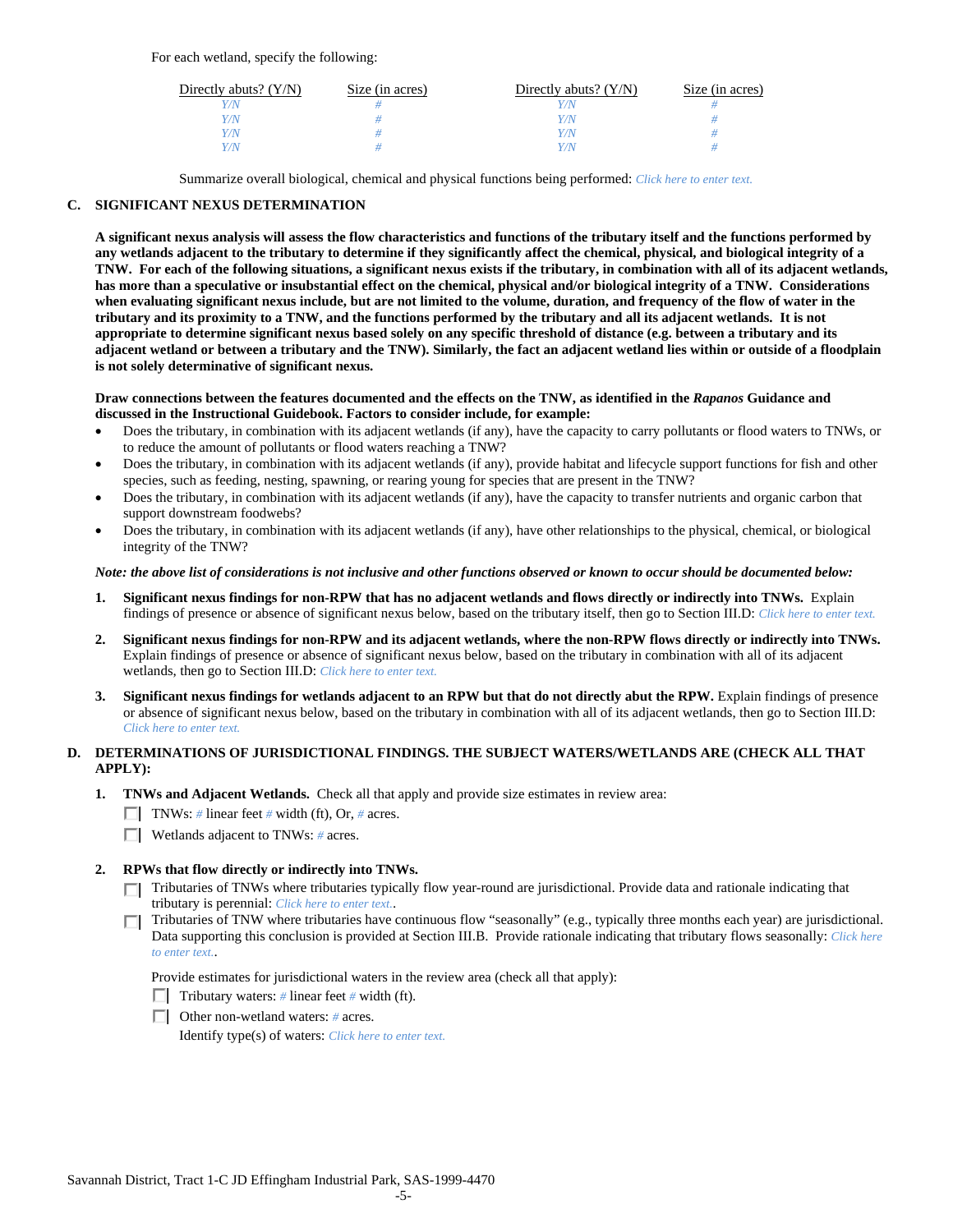## **3. Non-RPWs<sup>8</sup> that flow directly or indirectly into TNWs.**

Waterbody that is not a TNW or an RPW, but flows directly or indirectly into a TNW, and it has a significant nexus with a TNW is jurisdictional. Data supporting this conclusion is provided at Section III.C.

Provide estimates for jurisdictional waters within the review area (check all that apply):

- **Tributary waters:** # linear feet # width (ft).
- Other non-wetland waters: *#* acres.
	- Identify type(s) of waters: *Click here to enter text.*

# **4. Wetlands directly abutting an RPW that flow directly or indirectly into TNWs.**

- **Wetlands directly abut RPW and thus are jurisdictional as adjacent wetlands.** 
	- Wetlands directly abutting an RPW where tributaries typically flow year-round. Provide data and rationale indicating that tributary is perennial in Section III.D.2, above. Provide rationale indicating that wetland is directly abutting an RPW: *Click here to enter text.*
	- Wetlands directly abutting an RPW where tributaries typically flow "seasonally." Provide data indicating that П tributary is seasonal in Section III.B and rationale in Section III.D.2, above. Provide rationale indicating that wetland is directly abutting an RPW: *Click here to enter text.*

Provide acreage estimates for jurisdictional wetlands in the review area: *#* acres.

- **5. Wetlands adjacent to but not directly abutting an RPW that flow directly or indirectly into TNWs.** 
	- $\Box$  Wetlands that do not directly abut an RPW, but when considered in combination with the tributary to which they are adjacent and with similarly situated adjacent wetlands, have a significant nexus with a TNW are jurisidictional. Data supporting this conclusion is provided at Section III.C.

Provide acreage estimates for jurisdictional wetlands in the review area: *#* acres.

- **6. Wetlands adjacent to non-RPWs that flow directly or indirectly into TNWs.** 
	- Wetlands adjacent to such waters, and have when considered in combination with the tributary to which they are adjacent П. and with similarly situated adjacent wetlands, have a significant nexus with a TNW are jurisdictional. Data supporting this conclusion is provided at Section III.C.

Provide estimates for jurisdictional wetlands in the review area: *#* acres.

### **7. Impoundments of jurisdictional waters.9**

As a general rule, the impoundment of a jurisdictional tributary remains jurisdictional.

- Demonstrate that impoundment was created from "waters of the U.S.," or
- Demonstrate that water meets the criteria for one of the categories presented above (1-6), or
- Demonstrate that water is isolated with a nexus to commerce (see E below).

## **E. ISOLATED [INTERSTATE OR INTRA-STATE] WATERS, INCLUDING ISOLATED WETLANDS, THE USE, DEGRADATION OR DESTRUCTION OF WHICH COULD AFFECT INTERSTATE COMMERCE, INCLUDING ANY SUCH WATERS (CHECK ALL THAT APPLY):<sup>10</sup>**

- which are or could be used by interstate or foreign travelers for recreational or other purposes.
- $\Box$  from which fish or shellfish are or could be taken and sold in interstate or foreign commerce.
- $\Box$  which are or could be used for industrial purposes by industries in interstate commerce.
- Interstate isolated waters. Explain: *Click here to enter text.*
- Other factors. Explain: *Click here to enter text.*

### **Identify water body and summarize rationale supporting determination:** *Click here to enter text.*

Provide estimates for jurisdictional waters in the review area (check all that apply):

- **Tributary waters:** # linear feet # width (ft).
- Other non-wetland waters: *#* acres.

Identify type(s) of waters: *Click here to enter text.*

Wetlands: *#* acres.

 $\overline{a}$ 

-6-

<sup>8</sup> See Footnote # 3

<sup>&</sup>lt;sup>9</sup> To complete the analysis refer to the key in Section III D 6 of the Instructional Guidebook

 described in the Corps/EPA *Memorandum Regarding CWA Act Jurisdiction Following Rapanos.*  <sup>10</sup> Prior to asserting or declining CWA jurisdiction based solely on this category, Corps Districts will elevate the action to Corps and EPA HQ for review consistent with the process